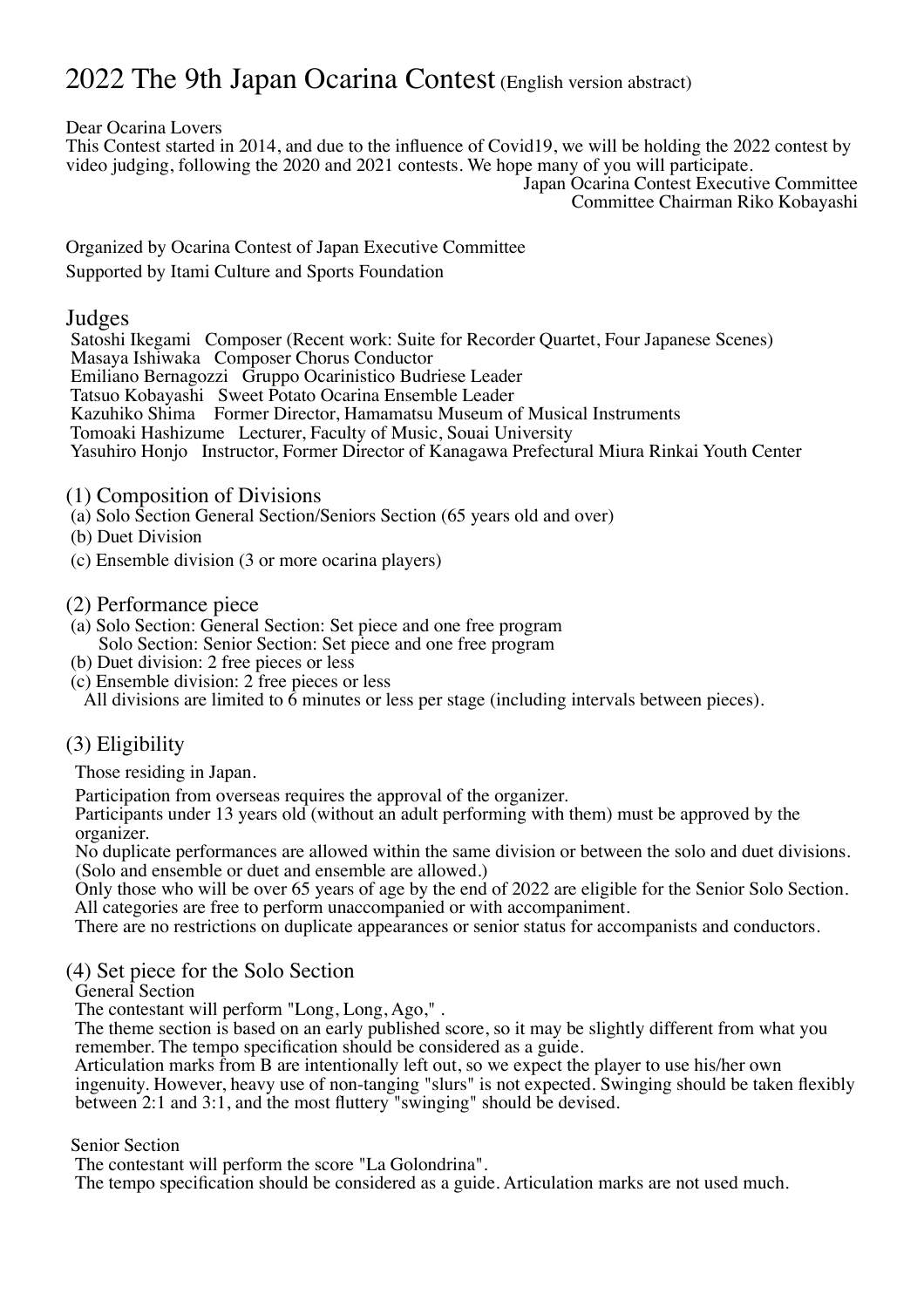## (5) Regarding the pitch of the set piece

The set piece must be performed on an instrument in 4C in the list below. Transpositions on other instruments are not permitted.



17Cm

6) Instruments to be used in the set piece

The Instrument should be in a traditional Italian design.

The use of double or triple ocarinas are not allowed.

The instrument must be made of ceramics. Synthetic resin, wood, or metal instruments are not allowed.

## (7) Copyrights for free program

The music (sheet music) to be performed ias free program must conform to the Japanese copyright law.<br>
(a) Commercial sheet music for ocarina.<br>
(b) Commercial sheet music for other musical instruments (including voice), but

- 
- modifications such as raising or lowering of notes. (c) <sup>A</sup> piece of music for which the copyright protection period has expired.

If neither (a), (b), or (c) applies, please be sure to obtain permission for "arrangement use" from the copyright holder.

Inquiries will be accepted by e-mail only. However, if you are asking whether or not (c) applies to your work, we can give you advice on how to find out, but we cannot give you an answer. If any copyright issues arise regarding free program, please resolve them at your own risk.

# (8) Restrictions on P.A.

The use of ocarina P.A., reverb, and echoes is not permitted.

# (9) Accompaniment

Only live accompaniment is allowed. Accompaniment of more players than the number of ocarina players is not permitted. Accompaniment to the set piece is not permitted.

# (10) Application, Screening, and Presentation Process

### (a) Application

Send the "Japan Ocarina Contest Application Form" and a copy of the score (any part of the piece is acceptable, but a page that clearly shows the title, composer, arranger and publisher is also required.

We will send you a confirmation of your application.<br>Please pay the registration fee according to the instructions on the application confirmation. (Web-based payment is planned). No refunds will be made for cancellations.

If there are any deficiencies in the application, such as incomplete information, missing attached sheet music, or insufficient participation fee, the application will not be considered complete until all the deficiencies are resolved.

Application period: August 22, 2022 (Mon.) Deadline: September 30, 2022 (Fri.)

Applications may be closed if the number of applicants reaches a certain number (approx. 50) before the deadline. (in the order of application completion)

### (b) Video Submission

Please submit video files of your performance by the deadline according to the "Information on Video Submission" to be sent at a later date (by using Google Drive, Dropbox, etc.YouTube submission is not acceptable).

The submission period is expected to be around mid-October. (Please follow the instructions). Submitted videos must have been shot for this competition after May 2022.